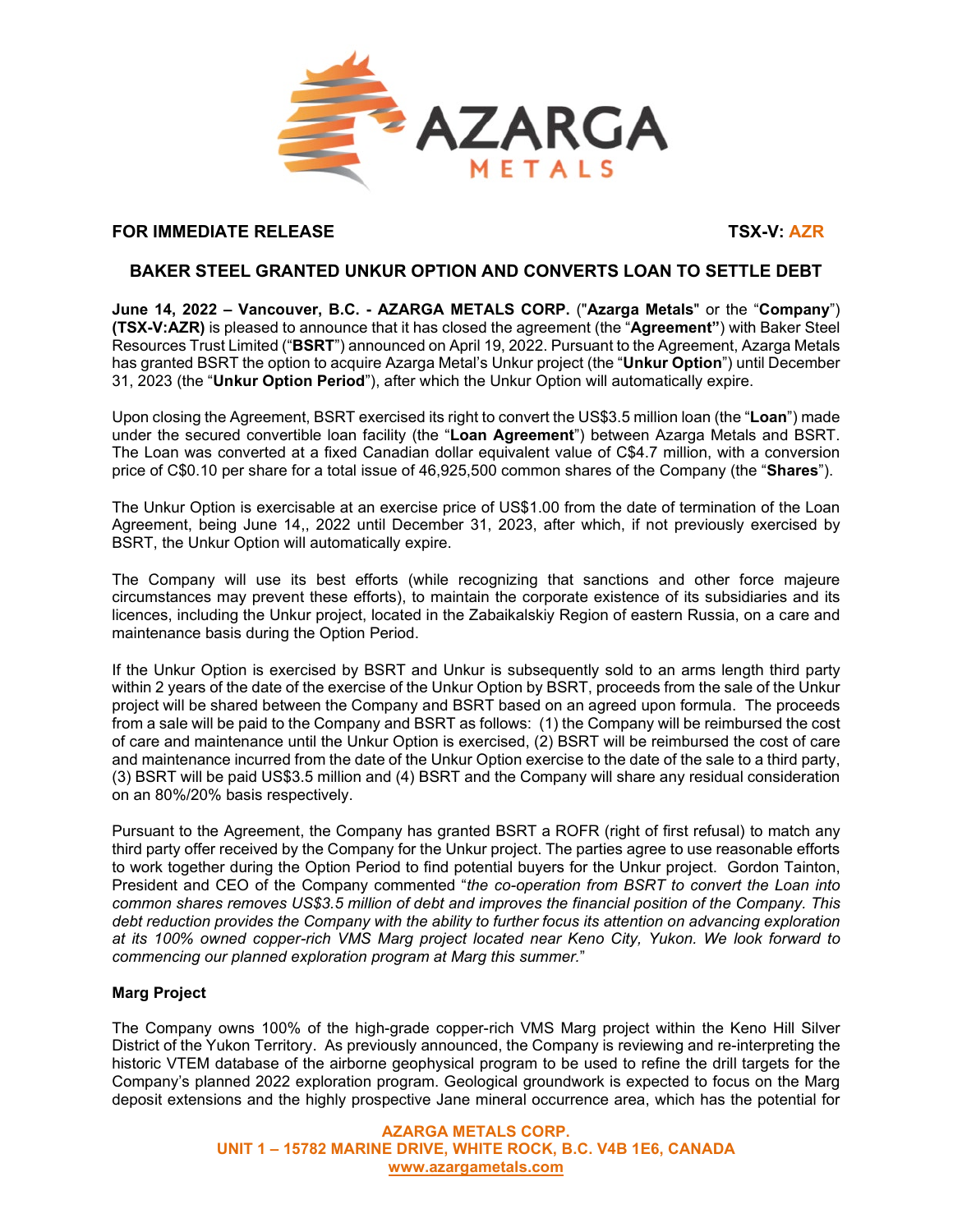another Marg-style deposit. Mineralization at the Marg project remains open along strike, down-dip and down plunge and the geological program should assist the drilling campaign to define a goal of 14 to 15 million tonnes of mineralized material.

Planning for the 2022 exploration program has commenced, with the aim of beginning a geological program in July. An experienced geologist in VMS deposits and a full-service contractor have been engaged to execute and oversee this plan, all subject to funding.

#### Qualified Person

James Pickell, P.Geo., a consultant to Azarga Metals and a Qualified Person as defined by NI 43-101, verified the data disclosed and has reviewed and approved the disclosure contained in this Press Release.

#### BSRT Early Warning Disclosure

As a result of BSRT exercising its conversion option under the Loan Agreement, BSRT owns in aggregate 58,527,286 Shares, representing an increase of 24.1% from the 8.9% ownership interest that BSRT had prior to the conversion. Following conversion, BSRT owns 33% of the issued and outstanding common shares of the Company.

BSRT also owns 20,440,914 warrants of the Company, each exercisable at C\$0.10 per warrant until December 31, 2022. Assuming exercise of these warrants, BSRT would own, in aggregate, 78,968,200 Shares, representing an aggregate ownership interest of 39.9% of the issued and outstanding shares of Azarga (and an increase of 6.9% from its percentage ownership interest following the conversion).

Depending on market conditions and other factors, BSRT may from time to time acquire and/or dispose of securities or Azarga Metals or continue to hold its current position.

A copy of the early warning report required to be filed with the applicable Canadian securities commissions in connection with the conversion will be available under the Company's profile on SEDAR at [www.sedar.com](http://www.sedar.com/) and can be obtained by contacting Tino Isnardi at +44 (0) 20 7389 0009.

Baker Steel Resources Trust Arnold House Guernsey GY1 1WA

Azarga Metals Corp. Unit 1 – 15782 Marine Drive White Rock, BC V4B 1E6 Canada

### **AZARGA METALS CORP.**

*"Gordon Tainton"*

Gordon Tainton, President and CEO

For further information please contact: Doris Meyer, at +1 604 536-2711 ext. 3 or visit www.azargametals.com. The address of the head office of Azarga Metals is Unit 1 - 15782 Marine Drive, White Rock, BC V4B 1E6, British Columbia, Canada.